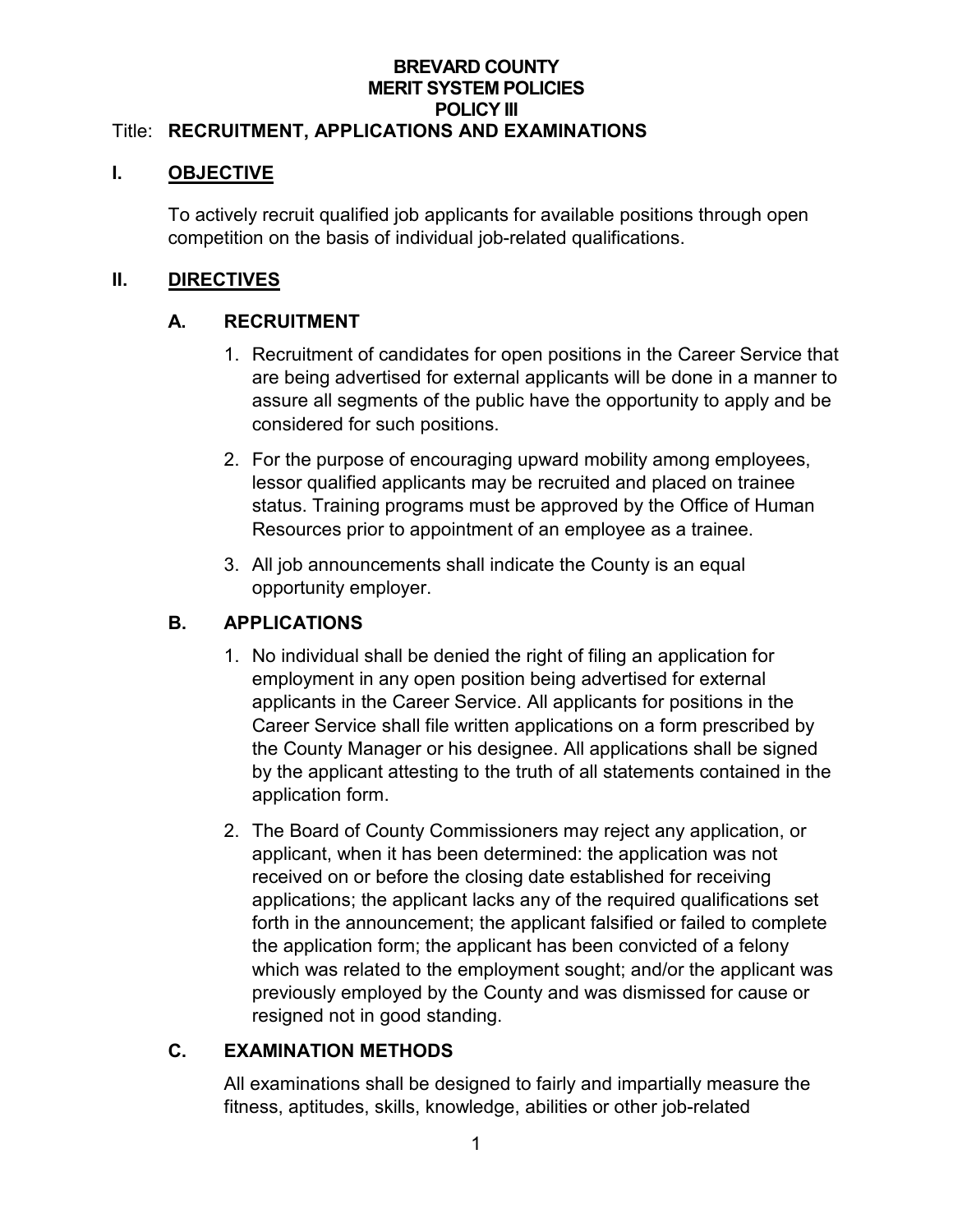## **RECRUITMENT, APPLICATIONS AND EXAMINATIONS (continued)**

qualifications of the applicant to properly and efficiently perform the duties of the position to be filled.

## **D. TYPES OF EXAMINATIONS**

- 1. Examinations shall be announced and conducted in the following manner:
	- Open competitive examinations which shall be public, competitive and open to any person who may lawfully be appointed provided they meet the announced minimum qualifications established for the class.
	- Internal competitive examinations in which competition may be restricted to employees in the County Service who meet the minimum qualifications of the class or may be willing to accept the position as a trainee.
- 2. The methods utilized to examine applicants may consist of any, all, or a combination of the following:
	- Evaluation and comparison of training and experience to the minimum qualification requirements of the position.
	- Oral interviews.
	- Practical written tests
	- Performance or skill tests.
	- Agility tests.
	- Other criteria which has been determined a fair and impartial measure of an applicant's merit and fitness to perform the duties.

# **E. LISTS OF APPLICANTS**

When providing a list of applicants to an appointing authority the Office of Human Resources shall utilize the following priorities:

- 1. Layoff Candidates any permanent employee of the Career Service who has been separated in good standing due to a reduction in force or abolition of a position shall, at the request of the employee, be placed on a list for priority consideration to any position for which they are qualified and willing to accept, for a period not exceeding one (1) year from the date of layoff.
- 2. Internal Candidates may remain on a list until the specific vacancy is filled or appointing authority notifies Human Resources that position will not be filled for 6 months. When in the best interest of the County Service, as requested by an appointing authority, the Human